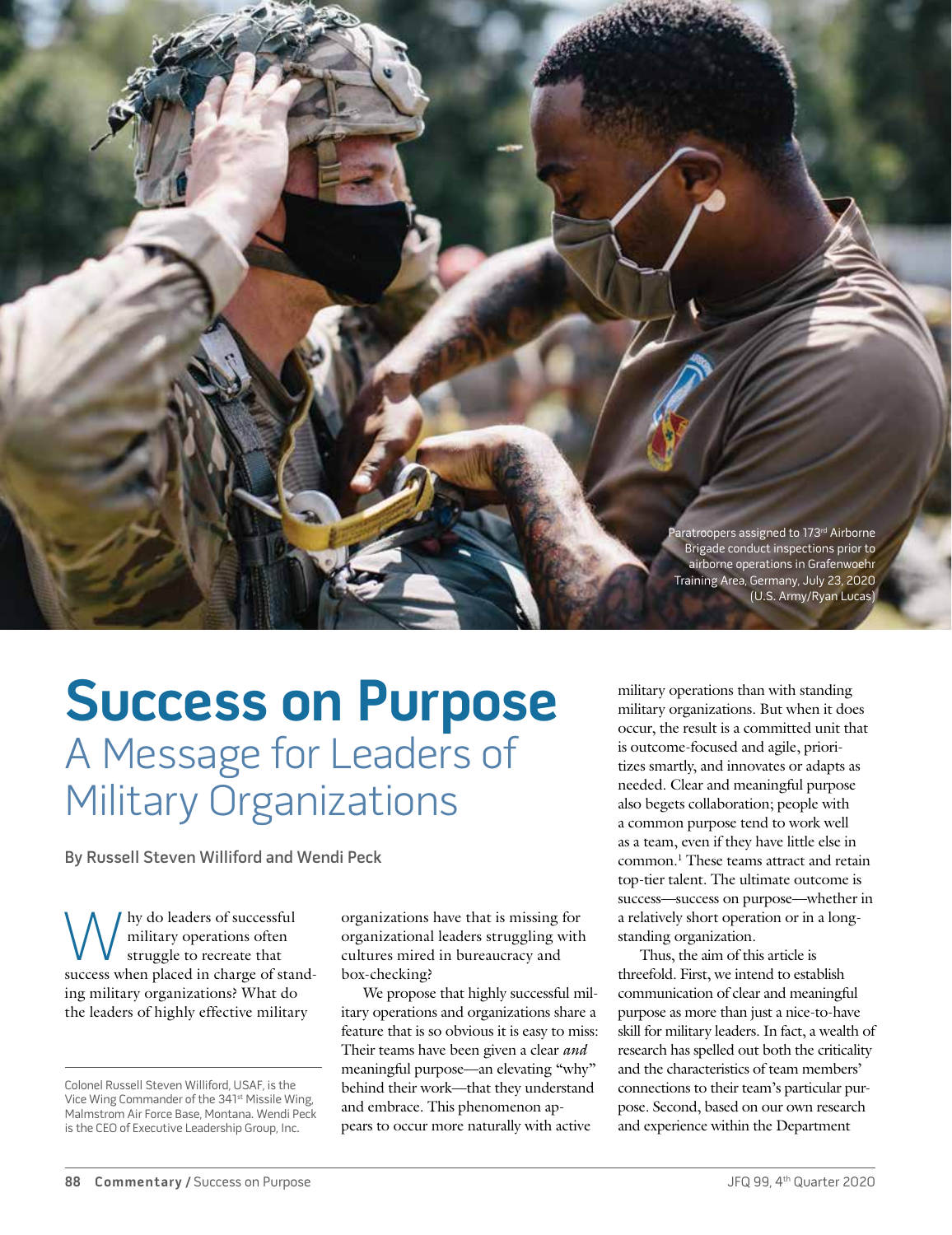of Defense, we argue that active military operations and standing military organizations have vastly different levels of purpose-driven leadership. Leaders of operations tend to guide their teams with clear and meaningful purpose; leaders of organizations tend to struggle to elucidate the organization's purpose and connect it to every member. Finally, we review four ways by which effective leaders connect their teams to purpose. We attempt to offer that information with sufficient range and specificity so leaders at all skill levels will find actionable information to help them achieve their unit's purpose.

## **More Than a Nice-to-Have: A Requisite for Success**

When a team has a purpose that its members find both clear and meaningful, that purpose drives the team toward success. Both those aspects of purpose—clarity and meaningfulness have been studied exhaustively in military and nonmilitary settings. Here, we emphasize the importance of both.

*Clarity.* Aristotle distinguished between *telos*, the result or purpose of something, and *technê*, the means of achieving a purpose. It is a useful distinction. Purpose answers the question, "What are we trying to achieve?" That often is harder to answer than, "What are we doing?" For any military team—from fully operational to fully supporting purpose must answer the question, "Why does our unit exist?" or, at a minimum, "What outcome or accomplishment are we aiming for?" The answer must be specific enough that members know when their unit's purpose has—or has not—been achieved. In other words, core mission outcomes must be verifiable.

When a team understands the unit's purpose in terms of verifiable outcomes, it has the unifying focus that is foundational for successful performance, including the informed decisionmaking required for innovating or adapting to achieve success. In their examination of 75 work teams, researchers Carl Larson and Frank LaFasto found that, "without exception, when an effectively functioning team was identified, it was described by [its members] as having a clear

understanding of its objective."2 All the poorest performing teams were missing this clarity.

*Meaningfulness.* Yet knowing a team's purpose, even if it is clear, does not suffice to drive team members toward accomplishing that purpose. Something else is needed. Austrian psychiatrist Viktor Frankl is best known for his work advocating for the importance of meaning. A Holocaust survivor, Frankl theorized that those interned in the concentration camps who had a higher purpose were more likely to survive, and in his writings he encouraged finding meaning by embracing activities that connect the individual to something greater. He often quoted Friedrich Nietzsche: "He who has a 'why' to live can bear almost any how."3

Today, many people want to find meaning in the higher purpose they serve through work. Decades of research have shown that meaningfulness often outweighs other occupational features, including job security, income, and career advancement opportunities.4 This is good news at a time when the military is struggling to attract and retain talent.

In his book *Drive: The Surprising Truth About What Motivates Us*, Daniel Pink devotes an entire chapter to purpose, where he writes, "The most deeply motivated people—not to mention those who are most productive and satisfied hitch their desires to a cause larger than themselves."5 Research supports Pink's assertion, but with provisos: There are aspects of purpose, aside from clarity, that make it meaningful. We cite four that all leaders should know.

First, and perhaps most obvious, a unit's purpose must be perceived by team members as meaningful. This requires a leader to help team members elevate their focus from the actions that must be performed to the important and positive outcomes that should result.<sup>6</sup> For example, an Air Force maintenance group commander explained his success by stating, "It is about helping our maintainers see that it's not just a collection of tasks that we do. It's about the combat capability we produce on a daily basis that is used to shape world events."

Sometimes the meaningfulness of a purpose stems from how that purpose is described. Consider the following two descriptions of one defense organization's purpose: The Defense Prisoner of War/ Missing in Action Accounting Agency Web site states that its mission is to "[p] rovide the fullest possible accounting for our missing personnel to their families and the nation."7 That is a good and noble purpose. But we recently heard another description of that same purpose that might convey a more powerful meaning to the agency's team.

Dr. Kyle McCormick, a forensic anthropologist with the agency, stayed late to show two strangers—one of the authors and her 13-year-old granddaughter—what the agency does. That evening, among gurneys holding warfighters' remains, he answered the question, "Why do you think this agency exists?" His answer was immediate, and it reflected the meaningfulness of the mission: "We keep America's promise to bring everyone home."

Second, meaningfulness comes from a personal connection. Team members who understand both their unit's higher purpose *and* their own contribution to it are more likely to see their work as meaningful. Recall the story of the National Aeronautics and Space Administration (NASA) janitor who stated, "I'm not mopping the floors, I'm putting a man on the moon."8 That attitude did not happen by accident. A recent study of NASA's Manned Lunar Landing Program revealed a key component of its success. People were not simply told NASA's larger purpose. Rather, they were shown exactly how they and their work fit into it. It was a deliberate, orchestrated organizational strategy for success. Later, we describe how individual leaders can do the same.

Third, critical to meaningfulness is that the unit's purpose be seen as "difficult but achievable."9 Challenge especially one unique to the unit or unit type—increases the meaningfulness of the unit's purpose. Of course, the goal must be more than just theoretically achievable; team members must see it as achievable by *them*. Members' belief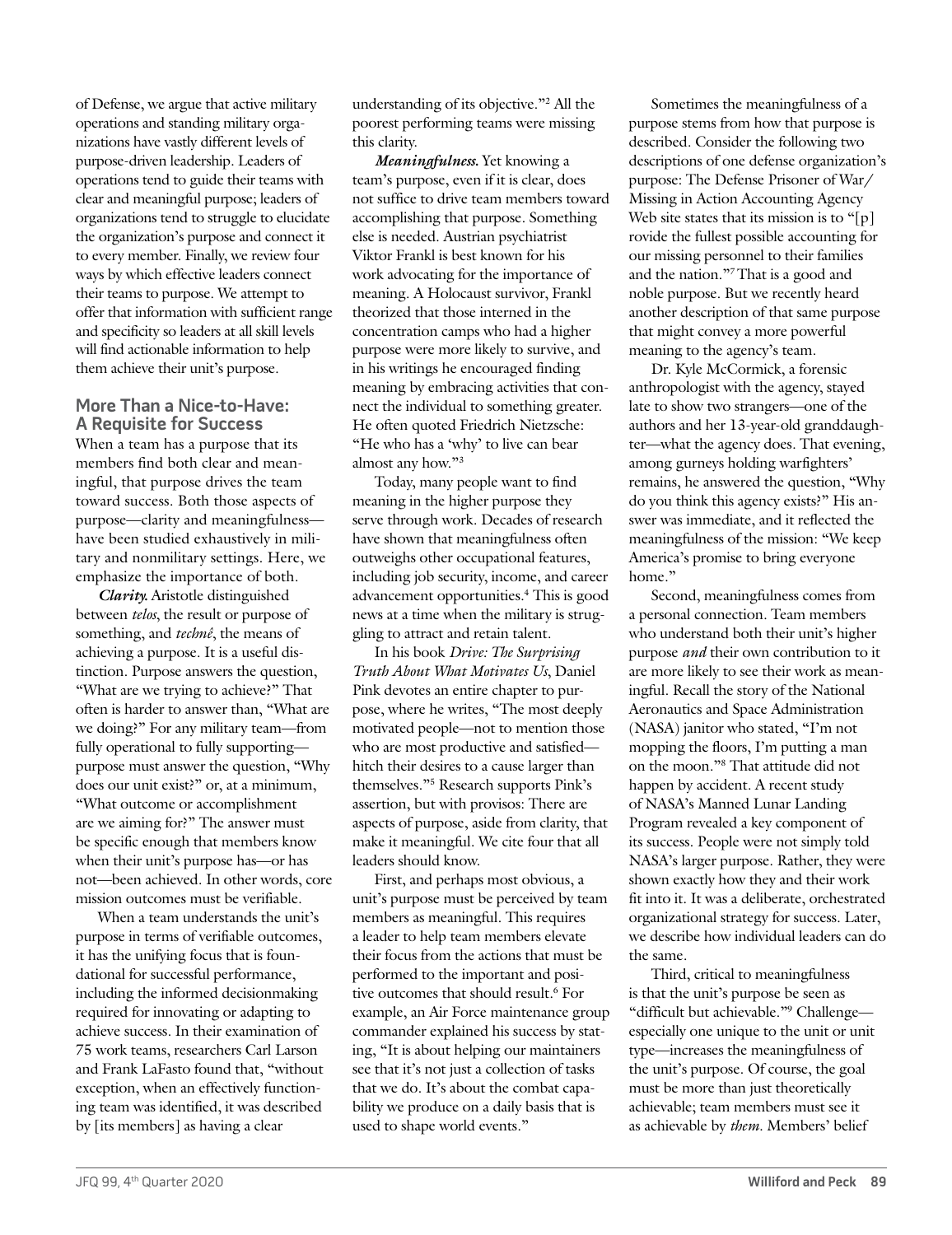

Soldiers from 3<sup>rd</sup> U.S. Infantry Regiment and Chaplain (Lieutenant Colonel) Sid Taylor, USA, help conduct funeral honors with escort for U.S. Army Air Forces Captain Lawrence Dickson, MIA since December 1944 after plane crash in Austria, in Section 60 of Arlington National Cemetery, March 22, 2019 (U.S. Army/Elizabeth Fraser)

that their team has the skills, tools, and resources to meet the challenges ahead is strongly related to high performance.

Fourth, meaningfulness requires a level of autonomy. When unit members are empowered with appropriate autonomy, their ownership of the unit's purpose increases, and in turn, their belief that it is meaningful grows.10 When a leader provides clear purpose and goals, autonomy also increases productivity.11 This does not mean organizational leaders should ignore subordinates and subordinate units or lose touch with their work. In fact, numerous studies have shown that leaders of successful groups keep tabs on performance without micromanaging.<sup>12</sup>

**Operations vs. Organizations** Defining purpose with clarity is difficult for all leaders, but military leaders face the additional challenge of having to lead both active operations and standing organizations during their careers.

These are wildly different contexts, with diverse risks, rewards, challenges, and timeframes.

Military *operations* often have immediate feedback, with high stakes and tangible results. In such situations, it is incumbent on leaders to convey clear and meaningful purpose. Accordingly, military doctrine states that the commander's intent must include clear purpose:

*A clear and concise expression of the purpose of the operation and the desired military end state that supports mission command, provides focus to the staff, and helps subordinate and supporting commanders act to achieve the commander's desired results without further orders, even when the operation does not unfold as planned.*<sup>13</sup>

Surprisingly, however, for military *organizations* there is no comparable doctrine on the development and

communication of clear and meaningful organizational purpose. Without a clear purpose, the default view of "success" risks becoming "staying out of trouble," with little thought given to ultimate operational or strategic impact. Such commands come to exemplify compliance command,<sup>14</sup> wherein boxes checked become the markers for success. Navy Chief Information Officer Aaron Weiss stated, "We have a culture of compliance when it comes to [cyber] security. That culture leads people to say, 'If I do the checklist and I do all the right things . . . someone will give me a stamp that says I have authority to operate and I am secure.' [They miss the point that] security is a constant state of readiness."<sup>15</sup>

Compliance command stands in stark contrast to mission command, which encourages intelligent initiative toward a purpose within the bounds of commander's intent. While mission command generally is considered in relation to the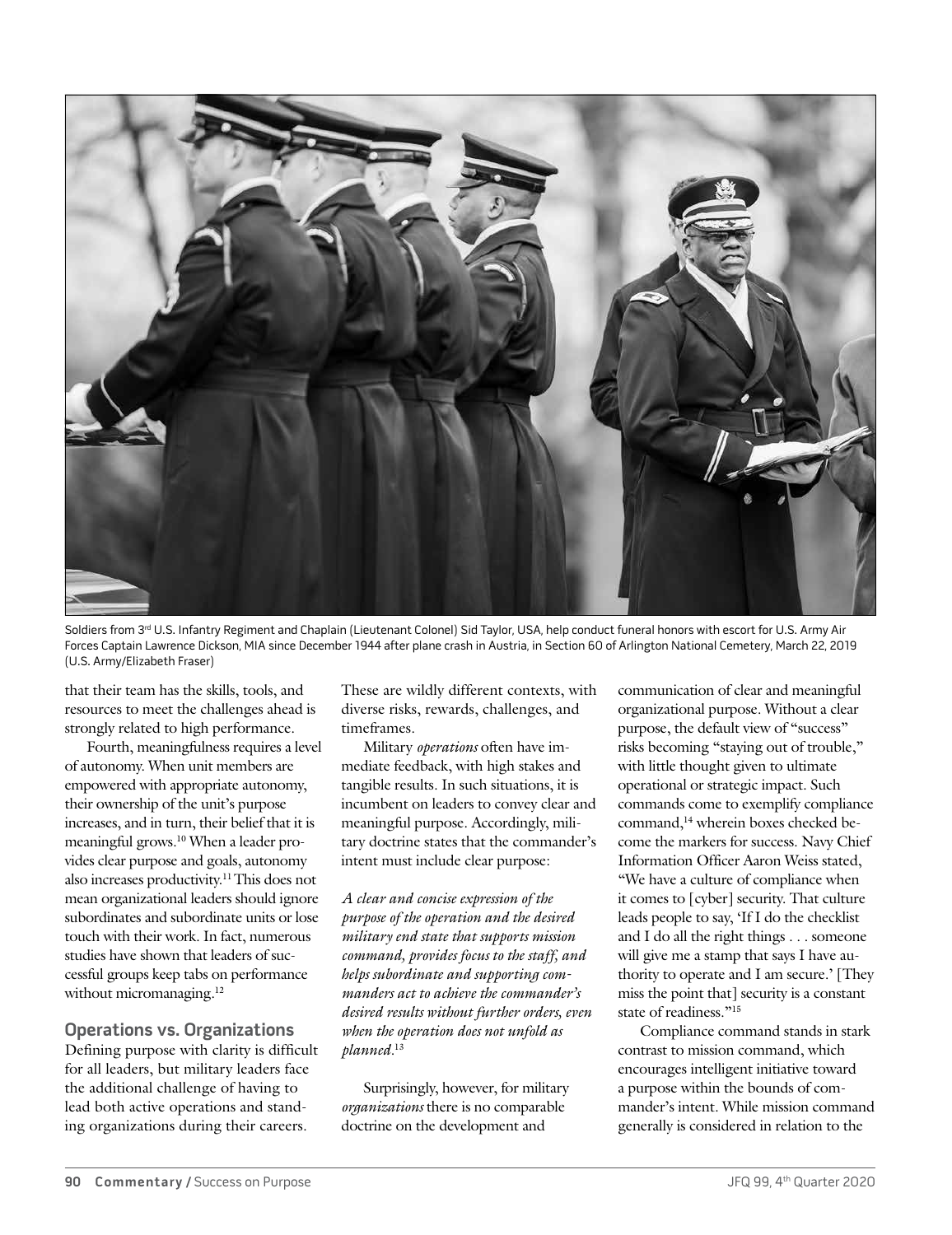operational environment, its tenets are applicable—even critical—to all high-performing organizations. While serving as Army Chief of Staff, General Mark Milley explained, "We preach mission command, but we don't necessarily practice it on a day-to-day basis in everything we do. If we're going to have to operate like that in warfare, we have to train as we're going to fight. We have to live and operate like that on a day-to-day basis, even on daily administrative tasks you have to do in a unit area."<sup>16</sup>

In other words, "in-garrison mission command," as Darrell Frawley has termed it, will deliver both organizational and operational benefits because what happens upstream affects what happens downstream.17 When guided by a shared purpose, any organization becomes more innovative, cohesive, and effective.

Another way in which operations and organizations ought to be alike but often are not concerns who gets to declare purpose. In most operations, the purpose is not determined by the team members or even their leader. Often expressed as commander's intent, purpose is assigned by someone further up the chain of command. However, in many standing organizations, incoming leaders are encouraged to put their own stamp on the mission statement. This misses the point. An organization's mission does not change just because its leader does. New leaders must address how best to accomplish their unit's purpose—not how to devise a different, more interesting, or more self-expressive purpose.

Across a variety of organizational improvement efforts in the military, including a recent study the authors contributed to on Air Force squadron vitality, we asked organizational leaders at all levels to describe the purpose of the units they lead.18 Many had difficulty answering the question. Most commonly, these leaders recited only their unit's activities or duties, even when pressed for the larger, unspoken why of their work. Also common was dismissal of the question, with comments such as "it's obvious" or "it's self-evident," with no further elaboration, or "we all know our mission, so there's no need to discuss it." We also

heard lofty descriptions of purpose that are too nondescript to be of much value, such as "we're here to defend our country." That is surely true, but it reveals little understanding of a unit's distinct part in that noble aim.

Finally, some leaders conflated their responsibilities as a leader with the purpose of the unit they led. They described their unit's purpose as something like "to take care of our members by creating an atmosphere that supports them and their families." While this is a good thing to do and helpful to the overall success of the team, it is not the purpose or critical outcome of the unit. It is not *why* the unit exists.

Fortunately, quite a few leaders can describe the purpose of their unit and appreciate the importance of its clarity. One Air Force security forces squadron commander explained, "Our purpose is about 'no harm': No harm to people, and then no harm to our assets. If we're talking about nuclear assets, then that priority is reversed," that is, smart, succinct, easily understood—and verifiable.

### **What Leaders Can Do**

The Air Force study cited earlier, in addition to the authors' other work across the Services, has afforded an opportunity to learn from leaders who lead with clear and meaningful purpose. Here are some lessons from observations of those effective leaders.

*Know the Unit's Purpose.* Answering the question, "Why do we exist?" is devilishly hard, even though the resulting answer is usually simple. Organizational leaders who are able to answer that question usually come to it in one of two ways: deductively or inductively.

The deductive approach starts broadly and works toward specifics. For example, a leader may deduce a unit's overarching purpose by considering what problem(s) its standup aims to solve for its superior organization. Clues can also be gathered by considering what problems the unit ideally ought to solve for downstream supported organizations. This approach works because organizations are stood up to solve problems or meet challenges for

people outside the organization. That outward-facing benefit is always the organization's purpose.

But the deductive approach is not for everybody. Especially for people quite close to the work of an organization, it might be easier to use the inductive approach—inferring purpose from activities. For them, the question to answer is, "Given the unit's primary tasks, what must its purpose be?" Based on the answer, leaders then can determine how best to state that purpose clearly. With this clarity, they return to their unit's tasks and determine what things it ought to do and ought not to do, revising based on a clearer view of purpose.

Both approaches can work, and success usually involves a combination of both: comparing forest to trees and back again until both the forest and the trees make sense and the purpose can be expressed in a clear and verifiable way.

*Communicate Purpose Often and in Different Ways.* Communicating organizational purpose means not only ensuring every team member knows the unit's purpose but also inspiring them to care about that purpose and to want to play a role in fulfilling it. As anthropologistphilosopher Gregory Bateson famously stated, "The meaning of your communication is the response you get."19 Team members must believe, act on, and be willing to sacrifice based on that message. To that end, two aspects of communication are worth considering: variety and frequency.

Most new commanders determined to convey their unit's purpose would get high marks for variety during their first few weeks. They include the purpose in a short speech during their first commander's call, they put it on signs in hallways, they include it in guiding documents such as project charters and mission statements, and they put it under their email signature blocks. But the effort must be ongoing.

People need to be reminded that they are contributing to a meaningful purpose and, because of that, that they and their contributions are meaningful, too. *Creative redundancy*—making the same, important point repeatedly, but in a variety of ways and contexts—is an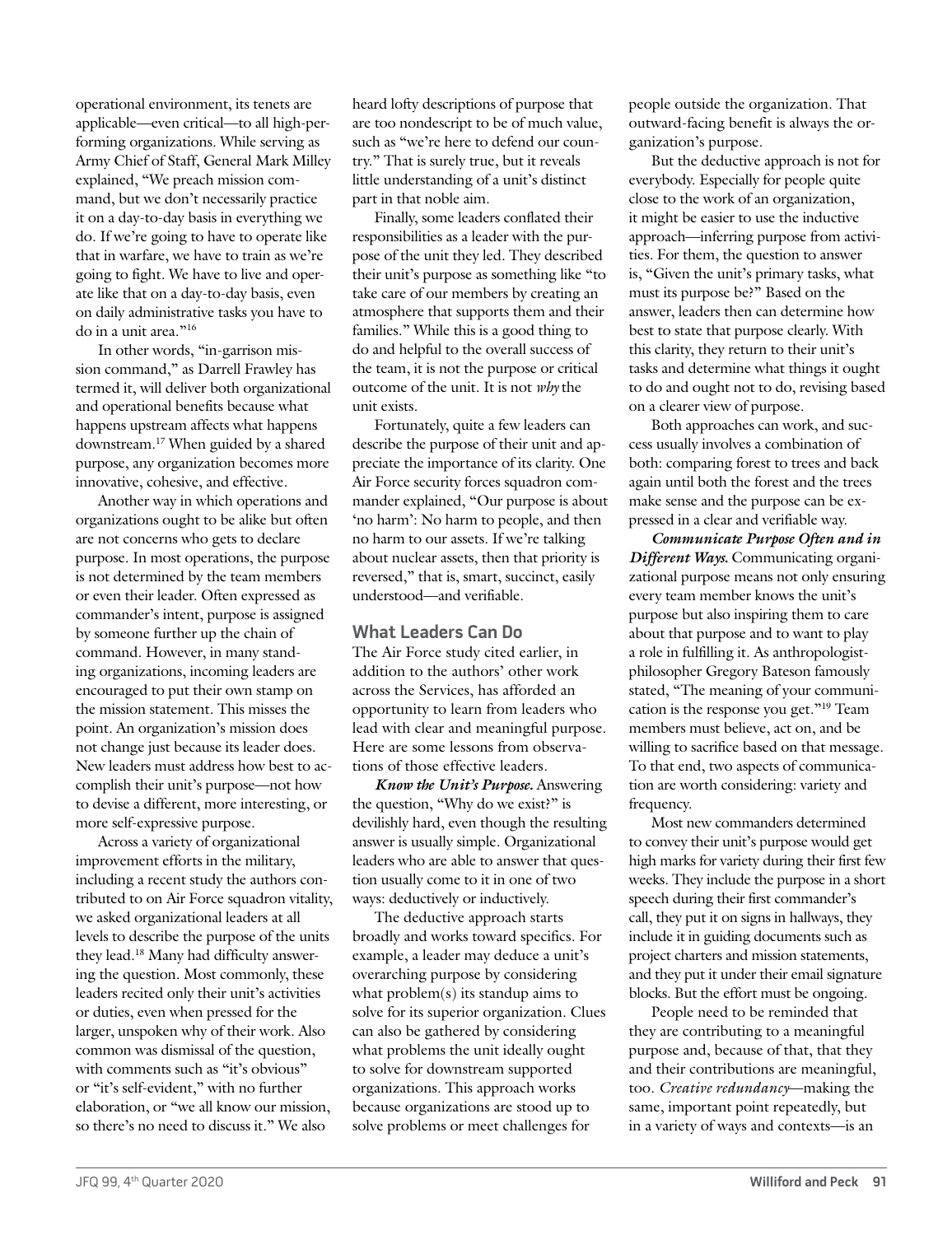

Buzz Aldrin's photograph of Apollo 11 landing site captures mission commander Neil Armstrong on lunar surface, July 20, 1969 (NASA)

essential tool of effective leaders. These leaders never forgo an opportunity to revisit a central theme, to use an occasion, a success, or a failure to emphasize the things they care about and want subordinates to care about, too. This is not the same as merely using a slogan or story again and again. It is about creating a cycle between daily articulation of purpose and refining and amplifying performance based on that purpose. It is a big job that requires a leader's attention from the first day on the job to the change of command.

*Make It Personal.* Nonoperational organizations exist to support or enable operations, and their effectiveness is critical, but they are removed in time and place from military victory. That is why effective organizational leaders work hard to help subordinates see the golden thread between their sometimes-mundane tasks and the contribution of those tasks to the greater good. This leadership task demands framing or tailoring the message to the audience or the individual.

The Air Force security forces commander mentioned earlier—the one who understood his unit's purpose recounted this conversation with a bored security forces Airman: "If you let someone through the gate without proper ID, what might happen?" The Airman shrugged and admitted a possible bad result, but the commander kept digging. "And if that happened, what might happen? And then what? And then?" The Airman got the point, one domino at a time, and finally saw how her often-tedious task contributed to a weighty and worthy purpose. Her job was not always interesting. That did not change. What did change was her personal connection to the good she does—making a powerful difference to the people and property she cares for. Many successful leaders have had some version of that conversation: a time when they entered a subordinate's frame of reference to help him or her see how his or her work fit into something greater.

One well-known technique is to have support personnel spend time with the people they are supporting.20 Parachute riggers, for example, would benefit from meeting the operators who will use the chutes. Administrative personnel, who often are behind the scenes, might feel stronger ownership of the mission if they are shown around the ship or across the base where their customers reside, or if they are included in unit functions. Even the smallest acknowledgment from the people being supported can refuel a sense of purpose. Support jobs are highleverage positions, but like a physical lever, much leverage resides far from the load—making it hard to see one's relevance and impact. It is a leader's job to help subordinates bridge that gap.

*Reinforce with Actions.* There is much a leader can do beyond talk to reinforce a unit's clear and meaningful purpose. Actions based on purpose will elevate a unit's stated purpose from rhetoric to reality. Following are four of the most powerful ways to do that.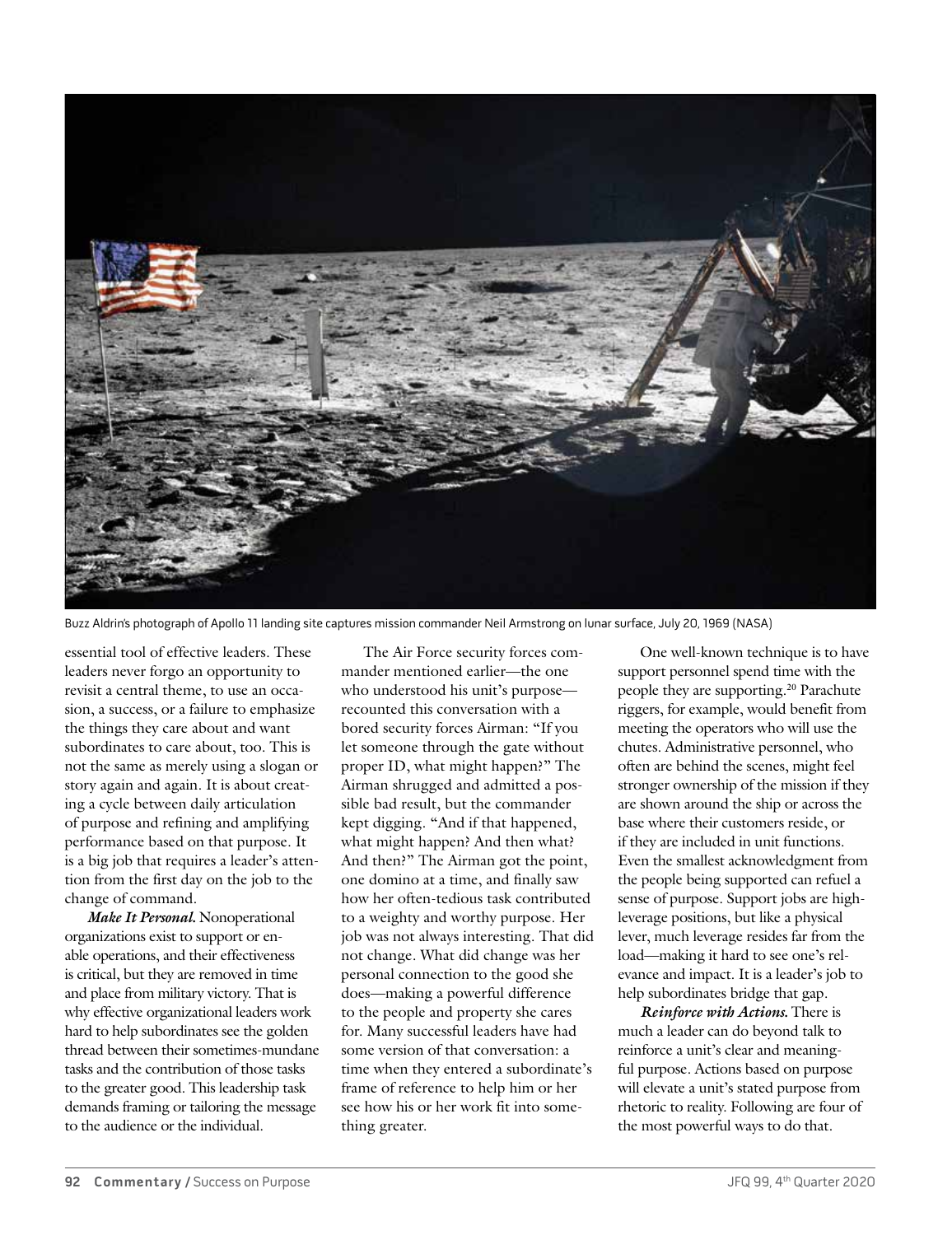*Anchor Key Measures to Purpose.* Measuring something is one way to convey that it is important, especially if any sort of consequence—positive or negative—is attached to the metric. That can be good news or bad, depending on what gets measured. Our study of Air Force squadron vitality revealed that many units succumb to the temptation to measure what is *easy* to measure instead of what is *important* to measure, thereby sending the wrong message. In other words, achievement of a unit's tasks often is easier to measure than achievement of its purpose (see figure).<sup>21</sup> Test scores, awards, or other proxies for achievement can lure leaders to focus on easily verified tasks when they may not be central to the unit's purpose. Measuring success based on compliance items such as ancillary training, fitness assessments, and the like is easy and may have to be done, but it cannot be allowed to overshadow success at delivering the unit's purpose.

For example, imagine a training command charged with providing a leadership course. A central purpose of such a course might be for the course's students to demonstrate certain new leadership skills on the job. But measuring that outcome would require surveying or interviewing students' bosses, which is troublesome. That measurement falls into the important-tomeasure but hard-to-measure category. Easier would be to check off all the material being covered and to survey students' satisfaction with the class before they depart. That might yield useful information, but it would not tell instructors whether they were having the desired impact. In fact, it might tilt course design away from the course's intended impact.

*Make Overt, Purpose-Based Decisions.* The leader reinforces purpose by referencing it when deciding how to allocate the unit's time, money, or energy. Purpose becomes the repeated and explicit touchstone for deciding, "What shall we do?" and "What shall we *not* do?"

*Give Purposed-Based Feedback.* Well-delivered feedback both teaches and motivates. However, when

**Figure. Achievement of Task Easier to Measure Than Purpose**



purpose is the point of reference for feedback, some additional benefits accrue: Performance on the thing that matters—that is, purpose—improves and understanding of the purpose improves.22 If leadership guru Ken Blanchard is right that "feedback is the breakfast of champions," then purposebased feedback is the breakfast of Olympians.

*Align One's Own Behavior to Purpose.* Subordinates are highly attuned to "glimpses of truth"—those brief moments that reveal the congruence between leaders' public personae and who they really are. An exquisitely articulated purpose understood by everyone means nothing if, in a glimpse of truth, subordinates see that the boss does not believe it or, worse, that the boss believes it does not apply to himself or herself. This usually happens when doing the right thing is also doing the hard thing. Walk the talk; it takes only a few missteps to hollow out a purpose that would uplift and direct the unit.

Leaders of military organizations must not become so distracted by the flood of daily activity that they forget or allow their teams to forget—the point of all that activity. Clear and meaningful purpose helps teams pull together and in the right direction. *Clarity* speaks to the head, elevating decisionmaking by providing the context to make smarter decisions based on common aims. *Meaningfulness* speaks to the heart, elevating motivations and commitment. To provide both, leaders must know, communicate, and reinforce their unit's purpose. In every operation and every organization—large and small, temporary or ongoing—team members benefit when they see the point of their work, why it is important, and how they fit in to their organization's clear and meaningful purpose. The Nation then benefits when military units, whether in the action or supporting it, predictably fulfill their purpose. **JFQ**